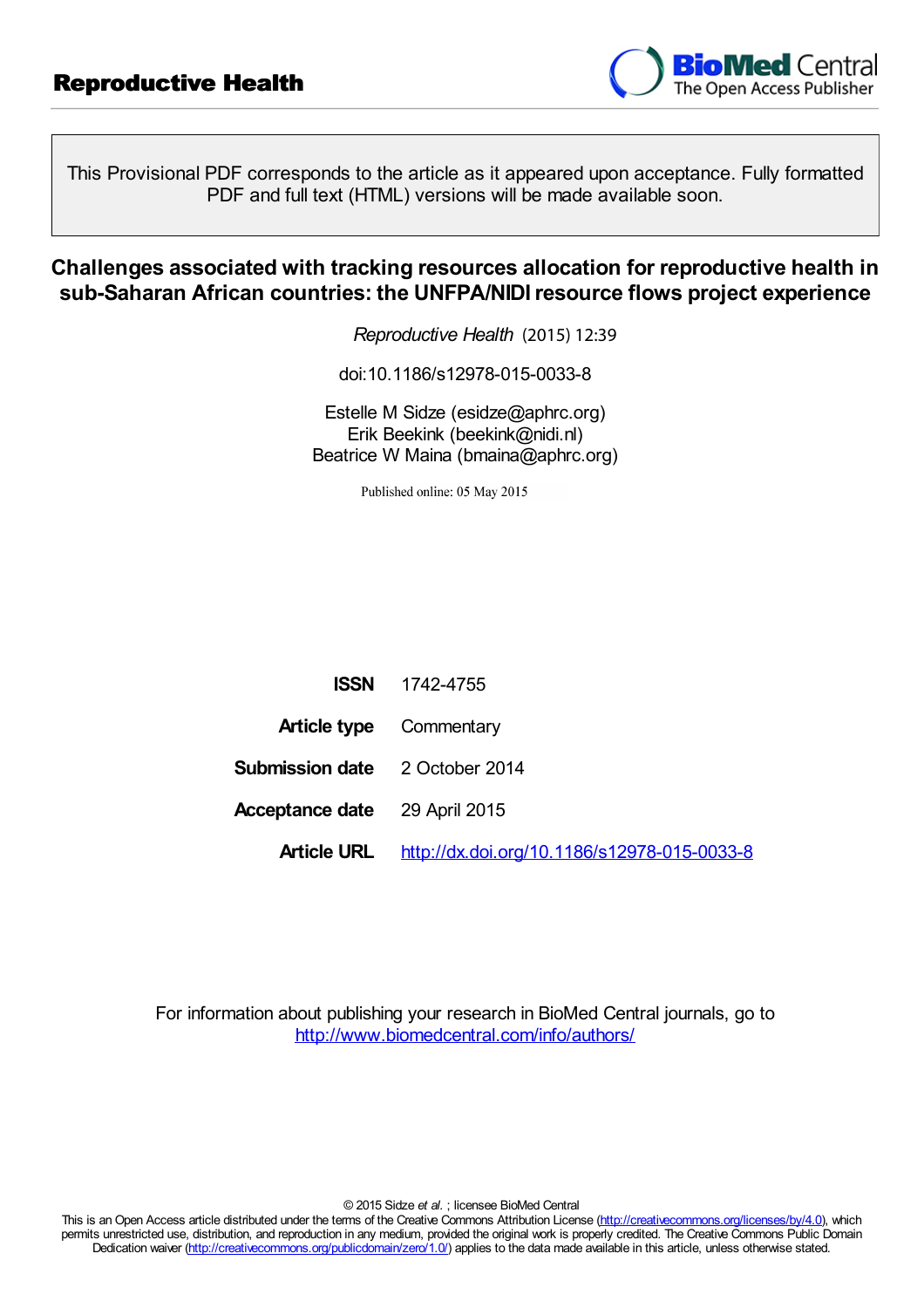# **Challenges associated with tracking resources allocation for reproductive health in sub-Saharan African countries: the UNFPA/NIDI resource flows project experience**

Estelle M Sidze $1^*$ Corresponding author Email: esidze@aphrc.org

Erik Beekink $2$ Email: beekink@nidi.nl

Beatrice W Maina<sup>1</sup> Email: bmaina@aphrc.org

 $<sup>1</sup>$  African Population and Health Research Center (APHRC) APHRC Campus,</sup> Manga Close Off Kirawa road, P.O. Box 10787-00100, Nairobi, Kenya

<sup>2</sup> UNFPA Resource Flows Project, Netherlands Interdisciplinary Demographic Institute (NIDI), P.O. Box 11650, NL-2502 AR The Hague, The Netherlands

### **Abstract**

Universal access to reproductive health services entails strengthening health systems, but requires significant resource commitments as well as efficient and effective use of those resources. A number of international organizations and governments in developing countries are putting efforts into tracking the flow of health resources in order to inform resource mobilization and allocation, strategic planning, priority setting, advocacy and general policy making. The UNFPA/NIDI-led Resource Flows Project ("The UNFPA/NIDI RF Project") has conducted annual surveys since 1997 to monitor progress achieved by developing countries in implementing reproductive health financial targets. This commentary summarizes the Project experiences and challenges in gathering data on allocation of resources for reproductive health at the domestic level in sub-Saharan African countries. One key lesson learnt from the Project experience is the need for strengthening tracking mechanisms in sub-Saharan African countries and making information on reproductive health resources and expenditures available, in particular the private sector resources.

## **Keywords**

Reproductive health, Resource tracking, Sub-Saharan Africa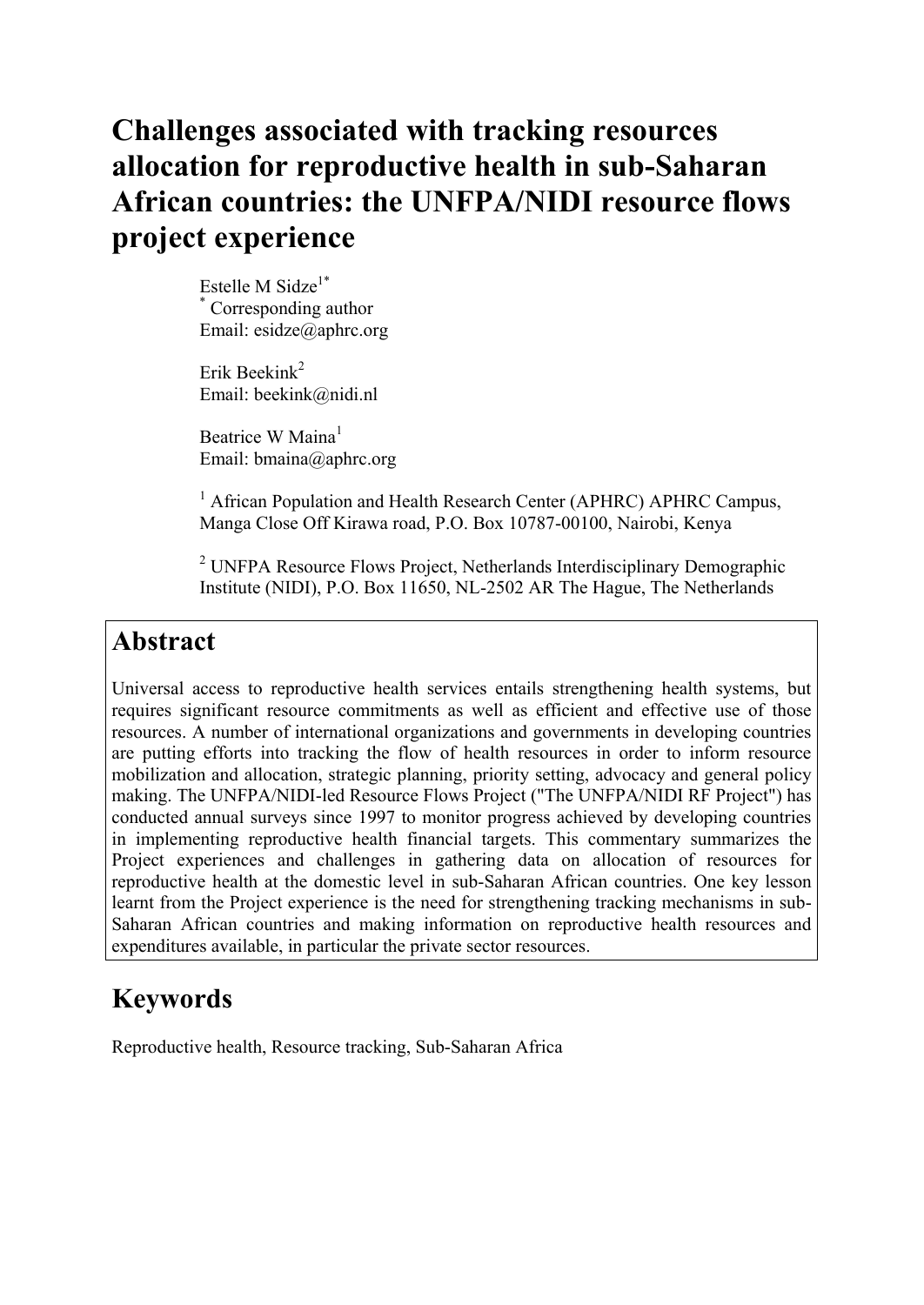### **Background**

During the special session of the United Nations General Assembly that took place five years after the International Conference on Population and Development in Cairo, health systems stakeholders set a target of universal access to quality reproductive health services by 2015 [1]. It is acknowledged that universal access to reproductive health and rights for women and girls is a necessary pre-condition for fighting poverty; improving reproductive health is not a specific Millennium Development Goal, but simply fundamental for fighting poverty and attain sustainable development  $[1,2]$ . Despite gains made in reproductive health indicators<sup>a</sup> in sub-Saharan African countries, marked disparities persist across and within countries [2,3]. Universal access to reproductive health services entails the strengthening of health systems, which requires significant resource commitments as well as efficient and effective use of those resources. Recent international meetings such as the international family planning conferences in Dakar (2011) and Addis Ababa (2013) and the family planning summit in London (2012) united donor and African countries' leaders around new funding commitments to expand access to family planning methods [4].

In order to properly address funding issues, country leaders first need to understand how much is currently available and being spent on reproductive health, what activities are being paid for, and where adjustments need to be made. Often, governments in sub-Saharan Africa do not have the critical information they need to plan budgets that would allow them to achieve their reproductive health goals [5,6]. Civil society also lacks information about where money is going, and is thus unable to lobby successfully for national and international funds to fill the gaps. The challenge is, therefore, to obtain information that will lead to more effective use of the resources available.

Since 1997, the UNFPA/NIDI-led Resource Flows Project ("The UNFPA/NIDI RF Project") has conducted annual surveys to monitor progress achieved by donors and developing countries in implementing the financial resource targets agreed upon at the International Conference on Population and Development in Cairo in 1994 and the Declaration of Commitment adopted at The United Nations Special Session on HIV/AIDS in 2001. The UNFPA RF Project also endeavored to strengthen the institutionalization of country-owned systems to collect data and produce periodic reports that compare the need for reproductive health funding at the national level with the allocation of resources (domestic and external), actual expenditure and distribution of resources, as well as projected availability of resources (domestic and external) in the years ahead.

The RF project's primary instrument to monitor global financial flows is the annual mail survey. In addition to the mail survey, 15 country case studies were conducted between 1997 and 2002. These studies helped to institutionalize domestic data collection and acquire a better understanding of national systems of financing population and AIDS activities. Since its inception, the RF project has evolved according to the needs of UNFPA and to the challenges faced in collecting accurate, reliable and timely data. In response to needs for more timely data, the RF project produces estimates and projections of resource flows to population and AIDS activities since 2003. Data collection is also strengthened by thematic studies on the use of reproductive health accounts, the allocation of population and AIDS funds in Sector-Wide Approaches (SWAps), and the estimation of private sector expenditures, including household expenses, and lower administrative level expenditures.<sup>b</sup>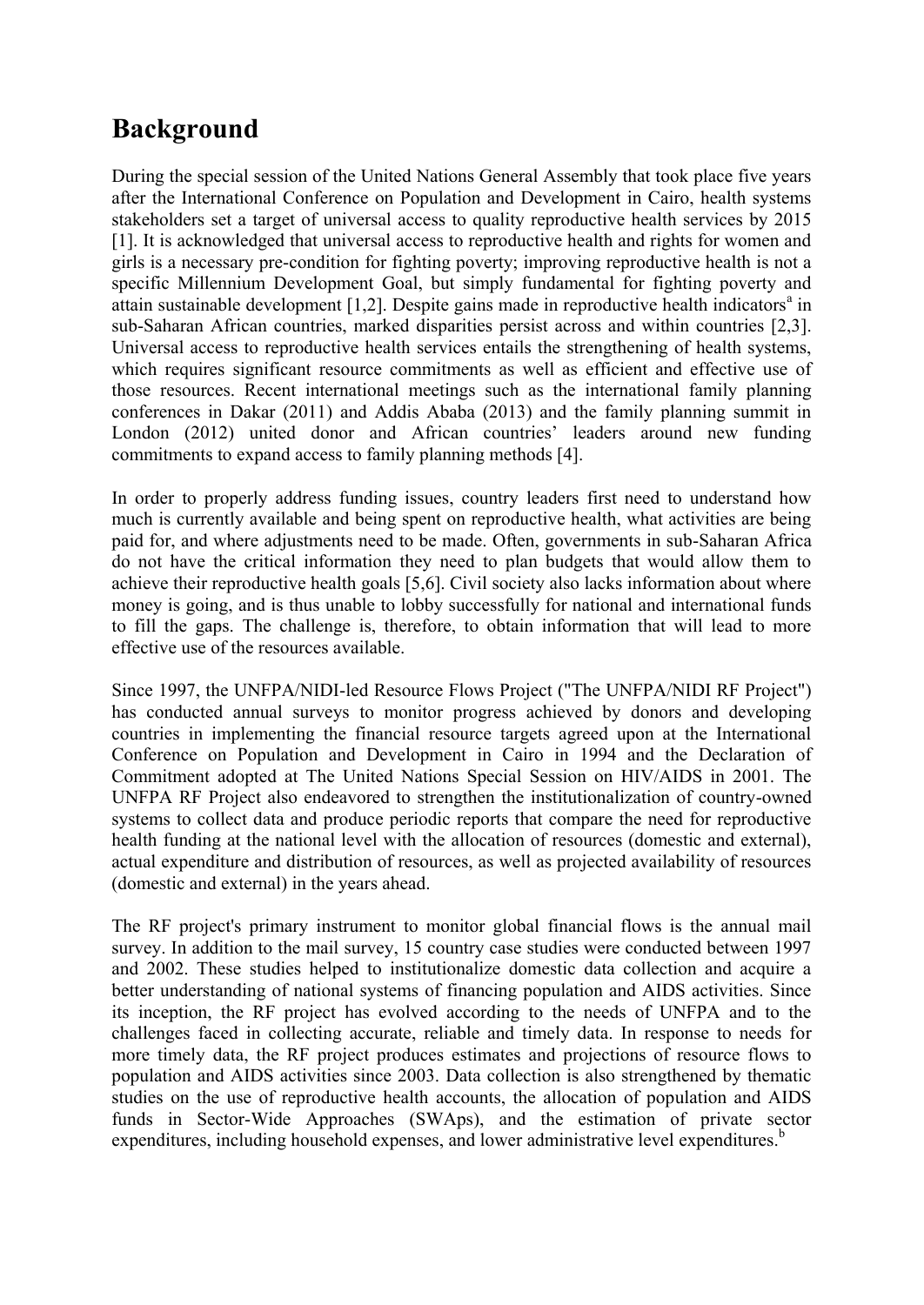The project uses the term "population activities" to refer to projects, programmes and activities in the following categories: a) Family planning services; b) Basic reproductive/maternal health services; and c) Basic research, data and population and development policy analysis. At the core of the RF project's activities are the donor and domestic surveys, whereby financial data on population and AIDS expenditures are collected at the project/programme level, covering expenditures during the previous year and expected expenditures during the current year and several years ahead.

Data collection for donors started in 1996 and the sample for the 2010 survey included 125 organizations, among which were 24 DAC donor countries, 9 UN agencies, 28 foundations, 58 NGOs, 3 universities and research institutes, and 3 development banks. Data on population assistance are gathered with the use of a detailed questionnaire sent to major players in the field of population and AIDS, whose funding accounts for the majority of funding for population assistance. These include donor countries that are part of the OECD/DAC and the European Union, multilateral organizations and agencies, major private foundations and other international NGOs and development banks that provide substantial population assistance. Most information for donor countries is obtained from the OECD/DAC database.

Data collection for the Domestic Survey started in 1996 and since 2008 the sample includes 171 developing countries and countries in transition. Data on domestic resources are collected via an annual survey sent by e-mail to UNFPA Country Offices for further distribution to government departments and national NGOs. A separate questionnaire for national consultants asks for information on the national budget, future commitments and the private sector. In addition, the consultant is requested to write a report on the data collection process, which provides more information on coverage, quality of data, and problems encountered during follow-up and response. Data collected are based on: 1) primary sources; 2) actual expenditures (not commitments); 3) restricted to public sector (government and NGOs); and 4) include project level information to avoid double counting. Questionnaires for governments are for distribution to those departments that are involved in population activities, for example, Ministries of Health, Population, Education, or Central Statistical Offices, government-run research centres or universities. Questionnaires for national NGOs are for distribution to national non-governmental, not-for-profit organizations involved in population activities that are responsible for more than about one percent of the total funds for population activities in the country.

This comment focuses on the challenges associated with gathering data in the domestic survey, mainly issues related to countries' willingness to participate in the survey, data availability and data sharing.

### **Countries' willingness to participate in the domestic survey**

The number of sub-Saharan African countries willing to participate in the study increased over the years, from 16 countries in 2002 to 39 countries in 2013. Burundi and Madagascar had the highest number of participation over the years (10 participations each). The lowest numbers of participations were registered for Mauritius (2005 only), Namibia (2002 and 2011), Sao Tome and Principe (2012 and 2013), Lesotho (2011 and 2013), Equatorial Guinea (2012 and 3013) and Gabon (2013 and 2013). Reasons for non-participation over the years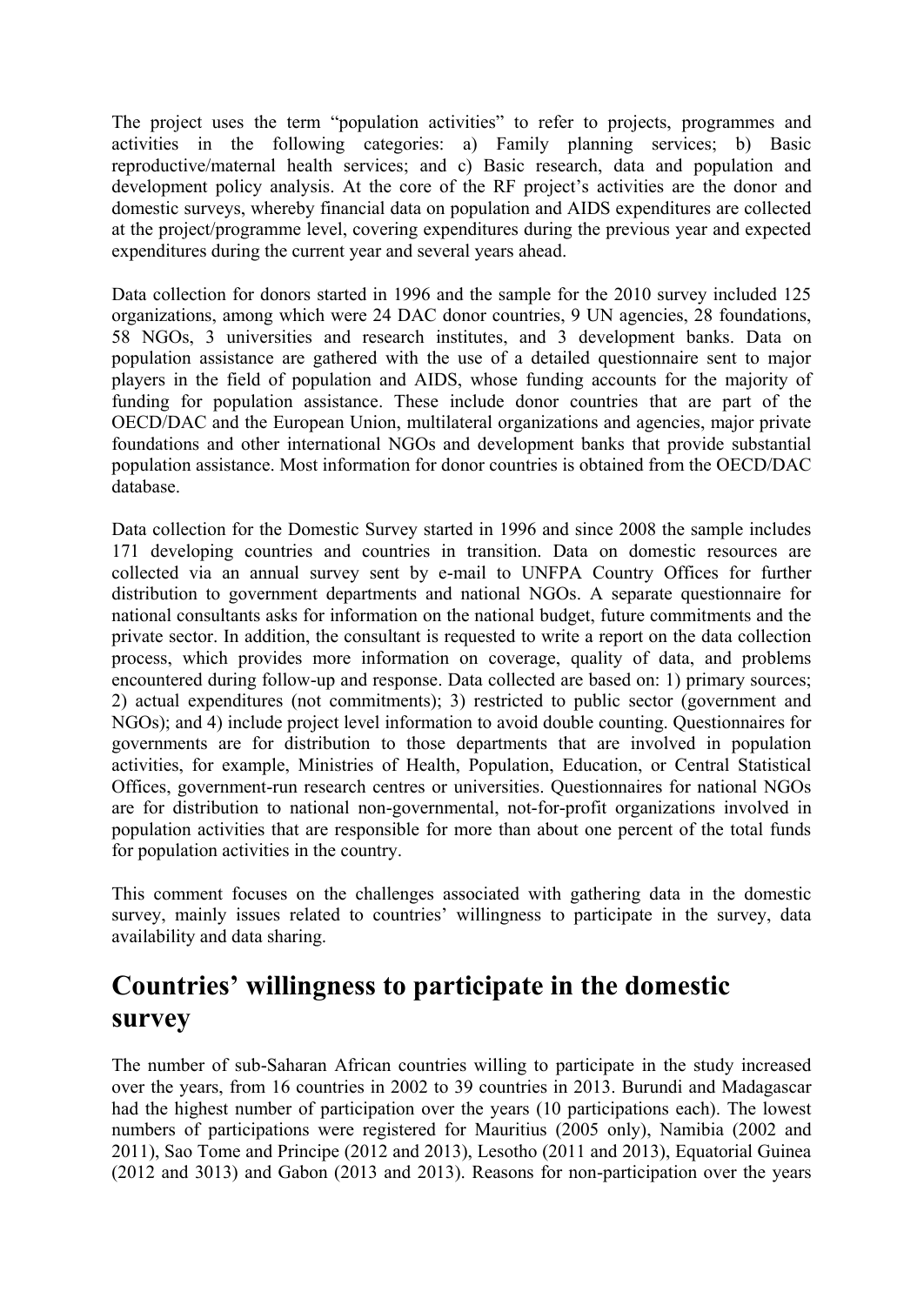included: human and financial constraints in implementing the data collection process at UNFPA level, data unavailability, and census workload. No responses were registered in 2011 for Comoros, Liberia, Mauritania, Mauritius, Nigeria and Sierra Leone, and in 2012 for Zambia, Namibia, Lesotho, Ghana and Gabon.

### **Data availability and data sharing**

Apart from response rates, many challenges have affected data completeness and survey timelines over the years. These challenges mainly stemmed from bureaucratic bottlenecks, lack of updated and comprehensive national databases, limited accounting processes in various countries, and political instability. In various countries, delays in data collection were observed due to restrictive in-organization clearance rules. Questionnaires sent to government departments were sometimes kept for months pending clearance from the department heads or permanent secretaries often engaged in other activities outside the country. Cases where the focal person appointed to fill out the questionnaires left without handing them over to the next person were also experienced in some countries. In various countries, the lack of comprehensive and updated national databases has rendered difficult the process of identifying key organizations dealing with population activities.

In terms of data availability, limited accounting processes and poor record keeping remain the key issue when collecting data on health financing in sub-Saharan African countries. Difficulties in estimating budget and expenditures for specific health subcategories (e.g. reproductive health, family planning, HIV/AIDS) or in estimating the private sector expenditure (e.g. household spending, private insurances spending) were encountered in various countries. It was also quite challenging in some of the countries to estimate administrative costs for population activities (e.g. staff emoluments, utilities, transport cost). Table 1 below gives a snapshot of the types of challenges encountered.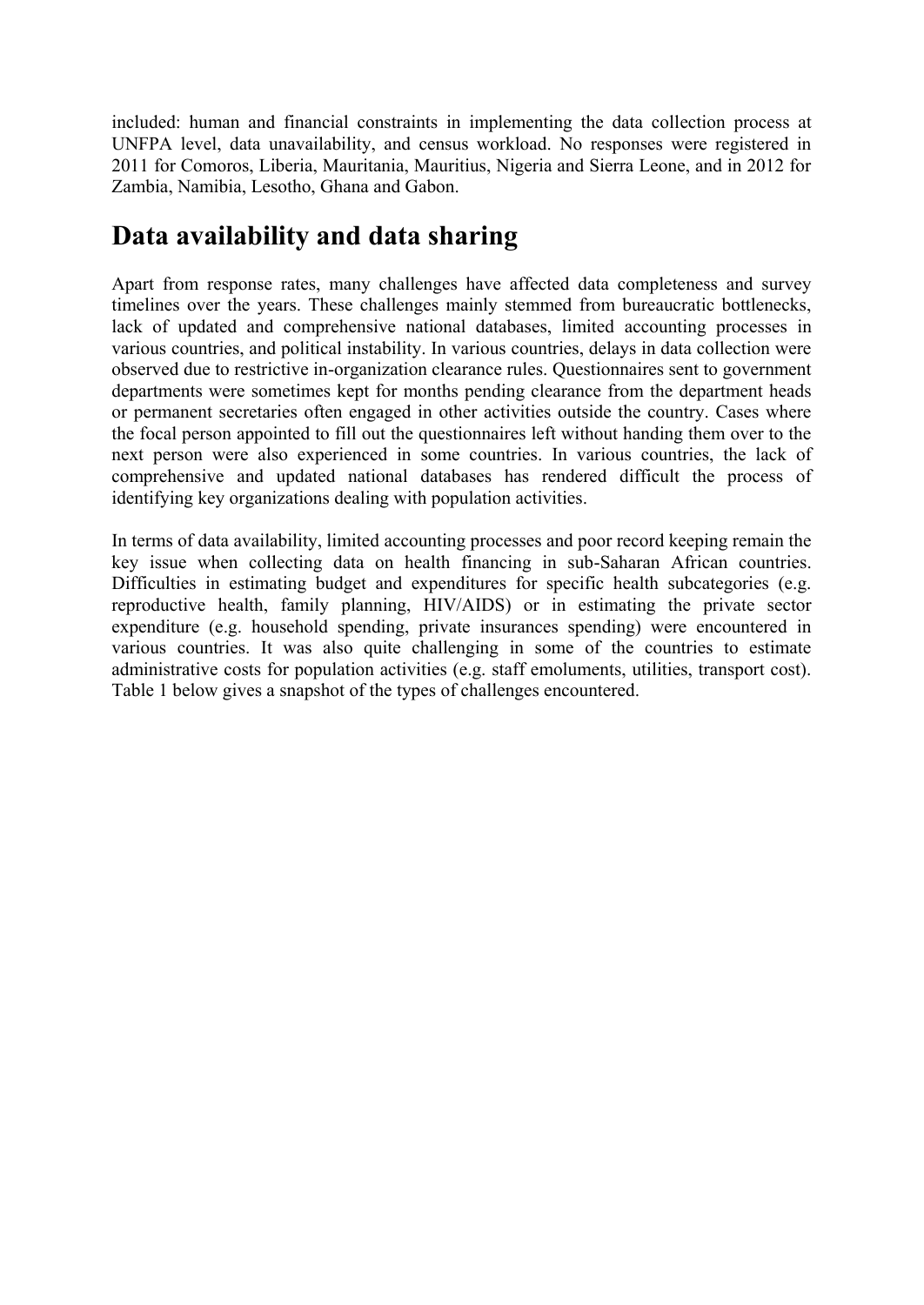| Country                        | <b>Limitations/Challenges</b>                                                                                                                                                   |
|--------------------------------|---------------------------------------------------------------------------------------------------------------------------------------------------------------------------------|
| <b>Country - West Africa</b>   | • Underestimation of public expenditures (exemptions and personnel costs are not sufficiently taken into account).                                                              |
|                                | • Households' expenditures occupy a significant portion of health expenditures that are not considered by organizations while filling out the questionnaires.                   |
|                                | • Political instability: the period for the data collection coincided with the Burkina political instability. Many employers have been affected by the events of 30 October     |
|                                | 2014 and could not be investigated. Some business leaders and NGOs have still not been found due of these events. Moreover, the late transmission of information by             |
|                                | certain structures has been a common/persistent issue.                                                                                                                          |
| <b>Country - East Africa</b>   | • Reluctance to provide data, especially by government departments.                                                                                                             |
|                                | • Delay by NGOs in completing the questionnaires.                                                                                                                               |
| <b>Country- Central Africa</b> | • Plurality of persons involved in the filling of questionnaires: projects and programs for population activities and / or family planning are usually managed by several       |
|                                | people; the person responsible for completing the questionnaires does not always have all the necessary information and is forced to appeal to the leaders of projects          |
|                                | and programs, who are in turn often not available.                                                                                                                              |
| <b>Country-Central Africa</b>  | • Reluctance of some NGOs to provide the requested information.                                                                                                                 |
|                                | • Incomplete questionnaires returned by some NGOs.                                                                                                                              |
| <b>Country-Central Africa</b>  | • Unavailability of data in the form requested due to the lack of organization/documentation of statistical information in the various public and private administrations.      |
|                                | • Budgets are often developed in a comprehensive manner and the disaggregation into specific components of population activities is not easy.                                   |
|                                | • Unavailability of technical expertise to help disaggregate data, leading to non-responses.                                                                                    |
| <b>Country-Southern Africa</b> | • Accuracy of data: In the case of government budgets and expenditures, it was difficult to disaggregate and differentiate the components of the 'costed package' from          |
|                                | all other areas of population and development spending. Estimates had to be provided because relevant population activities are commonly integrated within general              |
|                                | development projects, and amounts are given as huge lump sums.                                                                                                                  |
|                                | • Financial reporting systems: Various institutions have different financial reporting systems, which makes it difficult to provide data in the format required by the          |
|                                | survey.                                                                                                                                                                         |
|                                | • Non response: Obvious reluctance by some government ministries to provide data mainly because of the challenge regarding categorization of budgets. Furthermore,              |
|                                | the fact that the survey required giving definite amounts, including those specific for projects, posed a great challenge. In most institutions, employees responsible for      |
|                                | project management of population activities are not well informed of the allocation of funds that go hand-in-hand with their projects. As such, questionnaires required         |
|                                | staff from both the accounts and the project/programme departments to work together in providing the information. This alone took more time, and both parties showed            |
|                                | lack of commitment in filling in the questionnaire.                                                                                                                             |
| <b>Country-Southern Africa</b> | • There are no benchmarked funds for various population activities and money disbursed is put in one basket.                                                                    |
|                                | • State budget is not disaggregated by types of activity and this makes estimation of domestic resources for population activities difficult.                                   |
| <b>Country-Southern Africa</b> | • Categorizations of expenditure within health include women and children at the lowest level. Expenditure is also recorded for strategic objectives, of which                  |
|                                | population activities are equally distributed across the board. Within the strategic objectives, sub-programmes do not have earmarked funds.                                    |
|                                | • Current financial tracking data that exists within the health sector is very poor. It is possible to identify the total funding that goes to various provinces and districts, |
|                                | but disaggregating this within the programme area is not possible for maternal and reproductive health. Current accounting systems within the Department of Health              |
|                                | classify spending within the broader category of Maternal, Child and Women's health.                                                                                            |
|                                | • The focus of spending has also shifted to more integrated systems, which makes it harder to track individual spending. Spending for activities come from various              |
|                                | funding streams. Within hospitals, the hospitals are funded as a whole and individuals spread their time across sectors, hence an analysis of expenditure at health care        |
|                                | level was not feasible. In order to accurately determine spending at this level a time-motion study would be required.                                                          |
|                                | • Population and research expenditure falls across a number of government bodies and the source of these funds, while mostly domestic, are from various streams.                |
|                                | Hence, it is difficult to track expenditure.                                                                                                                                    |
| <b>Country-Eastern Africa</b>  | • Non-cooperative respondents/institutions even after several call-backs.                                                                                                       |
|                                | • Inconsistencies in the data provided. Some institutions provided figures for similar reference years with different data.                                                     |

**Table 1 Challenges faced in collecting data on reproductive health financing in sub-Saharan African countries**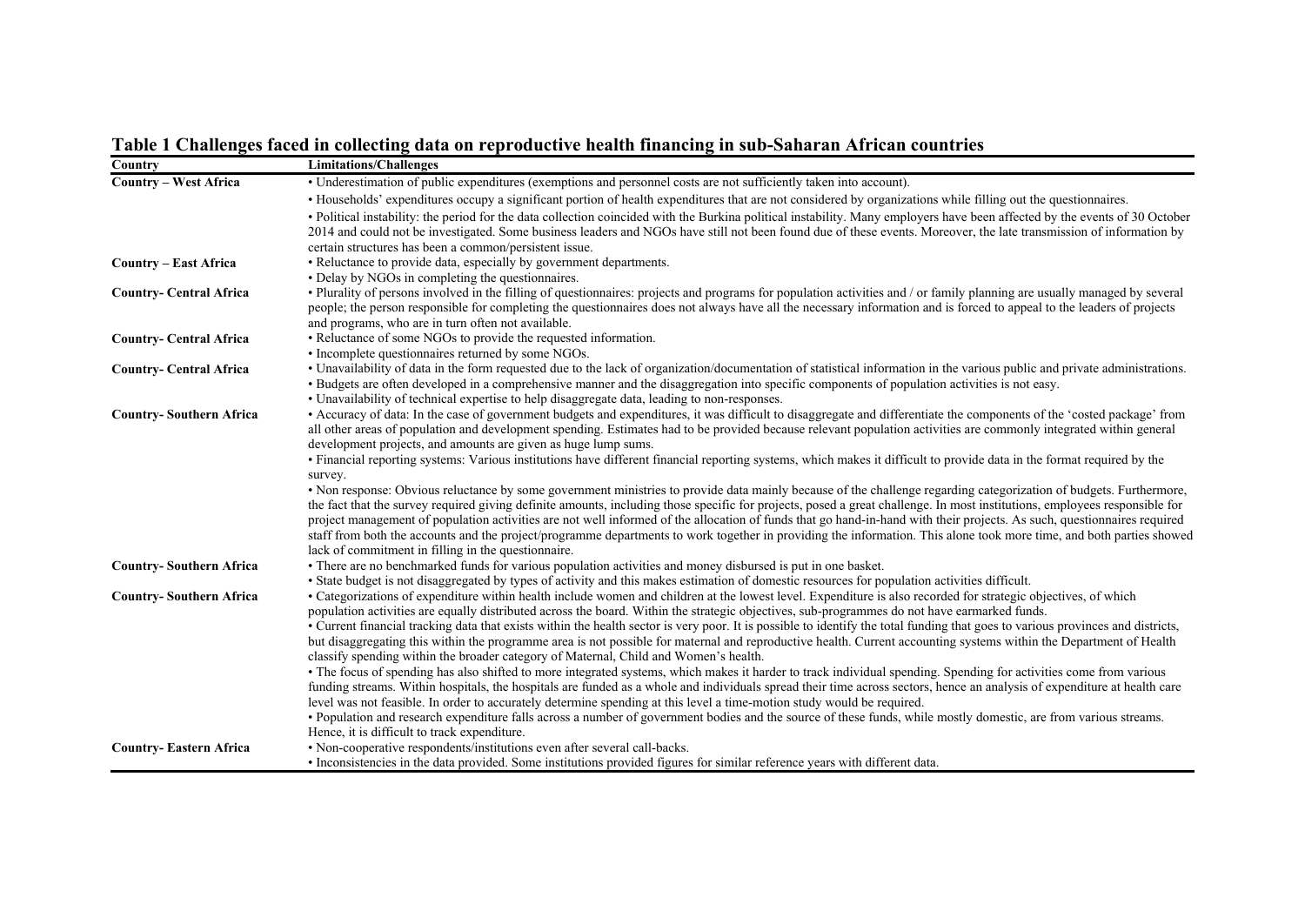### **Lessons learnt and the way forward**

A crucial lesson learnt from the UNFPA/NIDI Resource Flows Project experience is about the need to strengthen sub-Saharan African countries' awareness of the value of tracking resources for health in general and reproductive health in particular and the value of sharing these data with the research community. As rightfully acknowledged by the World Health Organization and partners, "countries cannot manage what they cannot measure". The World Health Organization has provided developing countries with valuable tools and technical support to institutionalize and set up harmonized platforms for timely collection of health expenditure data over the last 20 years. With the support from the World Health Organization and other major international organizations, national health account (NHA) has been conducted in 22 countries in sub-Saharan Africa. In addition to a national account of all health-related expenditures, subaccount analyses were conducted in some countries for a number of specific health areas, such as Human Immunodeficiency Virus/Acquired Immune Deficiency Syndrome (HIV/AIDS), Reproductive Health (RH), tuberculosis, malaria, and child health. These subaccounts provide detailed assessments of the flow of funding for priority health areas. Reproductive health account subaccounts estimate total spending on FP and maternal health. National health accounts constitute the main accounting framework in most sub-Saharan African countries, but its institutionalization in countries' public expenditure management systems remains a challenge. The following are some key steps that can be taken in order to institutionalize the national health account process in sub-Saharan African countries and increase countries' capacities to undertake such monitoring activities:

• Expand the NHA team to include the representation of key NGOs and development partners. This will ideally ensure that these key players understand and appreciate what kind of information the RHA accounts require and why.

• Development of a standardized data collection tool that targets the donors and NGOs. This can later be computerized so that expenditure information on reproductive health, for instance, is made available on a regular basis from the NGOs. This should be followed by an intensive advocacy to ensure that the tool be utilised on regular basis and the data then sent to the NHA team. A more targeted training in universities to create a critical mass of NHA practitioners.

Another important lesson learnt from the Resource Flows Project experience is the need to advocate for collecting refined data to track and monitor progress in implementing financial commitments of sub-Saharan African countries towards key reproductive health goals such as the FP2020 goal. Initiated in the wake of the 2012 London Summit on Family Planning, the FP 2020 initiative aims at accelerating the momentum and building the foundation of the global movement to reach 120 million more women and girls worldwide with access to voluntary family planning by 2020. Gathering specific information from governments, corporations, insurance companies, NGOs and local philanthropies on income received or generated, expenditures, payments or reimbursements for family planning commodities and services on a yearly basis will provide valuable monitoring input in order to track countries' commitments and achievements in reaching the highest possible numbers of women and girls with access to voluntary family planning by 2020. Our experience with the Resource Flows Project indicates that many countries in sub-Saharan Africa encounter challenges in providing disaggregated health data where funds used for reproductive health and family planning activities are clearly identified. This can be explained by the fact that very few countries comply with the need to generate reproductive health sub-accounts [6]. Countries'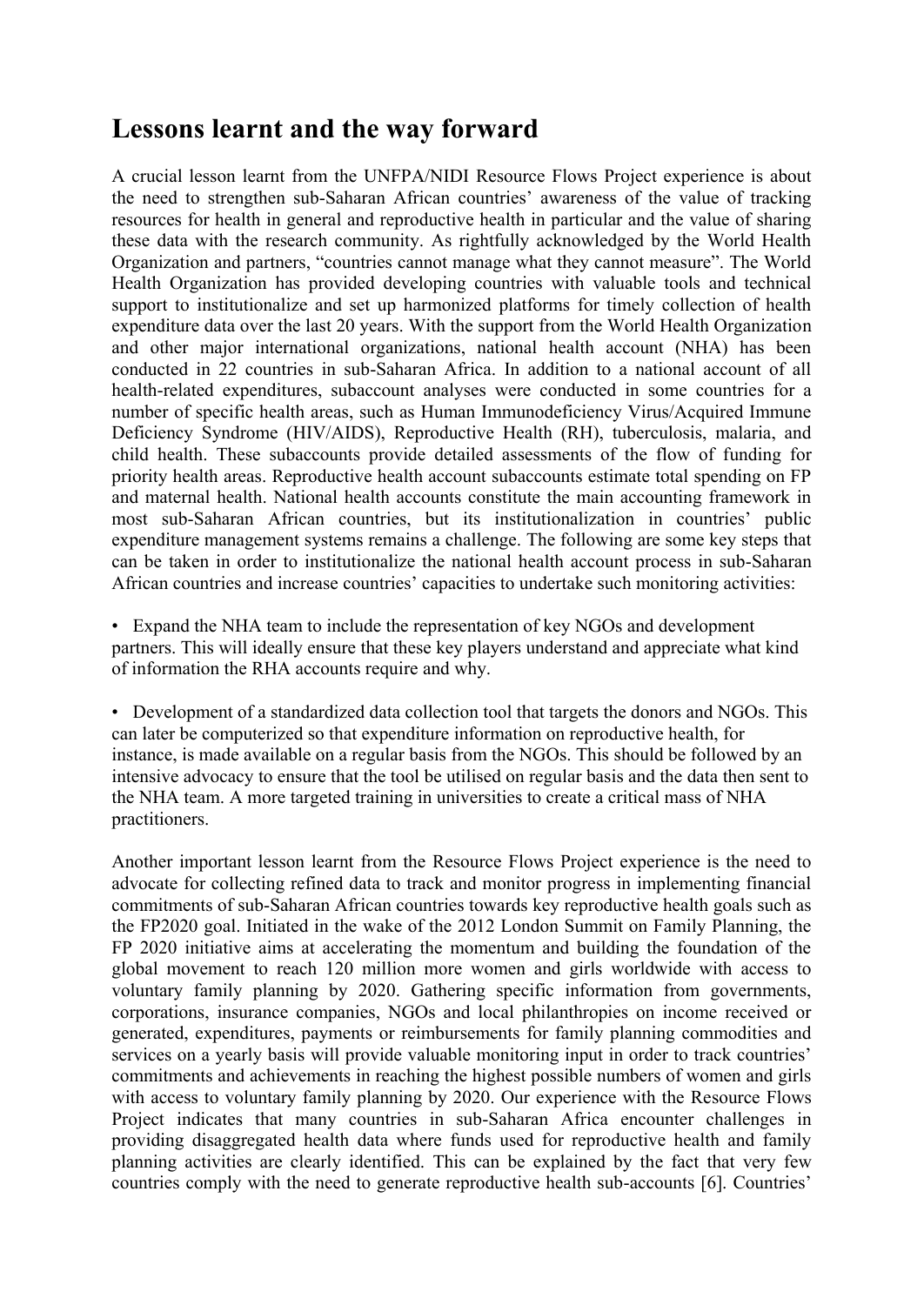willingness to track and share refined information on reproductive health and family planning expenditures will be key in determining the quality of data gathered by the Resources Flows Project or any other similar type of data collection.

#### **Endnotes**

<sup>a</sup>Such as gains in addressing unmet needs for family planning, increasing contraceptive prevalence, and preventing unwanted pregnancies.

<sup>b</sup>For further information about the project and data collection see the resource flows website, http://www.resourceflows.org.

## **Abbreviations**

UNFPA, United Nations Population Fund; NIDI, Netherlands Interdisciplinary Demographic

# **Competing interests**

The authors declare that they have no competing interests.

## **Authors' contributions**

All authors (EMS, ER, and BWM) participated in conceptualizing the ideas to be shared in the commentary. EMS led the drafting and review process.

# **Authors' information**

Dr. Sidze is a demographer with four years of post-doctoral experience in field-based research on sexual and reproductive health and reproductive health financing. She has been involved in multi-country projects encompassing demand and supply interventions for increasing access to reproductive health services. She has published peer-reviewed papers and opinion pieces on reproductive health financing in sub-Saharan African countries. http://www.ncbi.nlm.nih.gov/pubmed/24315070 http://www.srhcjournal.org/article/S1877- 5756%2814%2900026-3/abstract?ccy

## **Acknowledgements**

The commentary is part of the Resource Flows (RF) Project run in joint collaboration between the United Nations Population Fund (UNFPA), the Netherlands Interdisciplinary Demographic Institute (NIDI), the African Population and Health Research Center (APHRC), and The Indian Institute of Health Management Research (IIHMR). The aim of the RF project is to monitor global financial flows for population and AIDS activities. Analysis time for the lead author is funded by the Resource Flows Project. The authors' views expressed in this paper do not necessarily reflect the views of UNFPA, NIDI, APHRC or IIHMR.